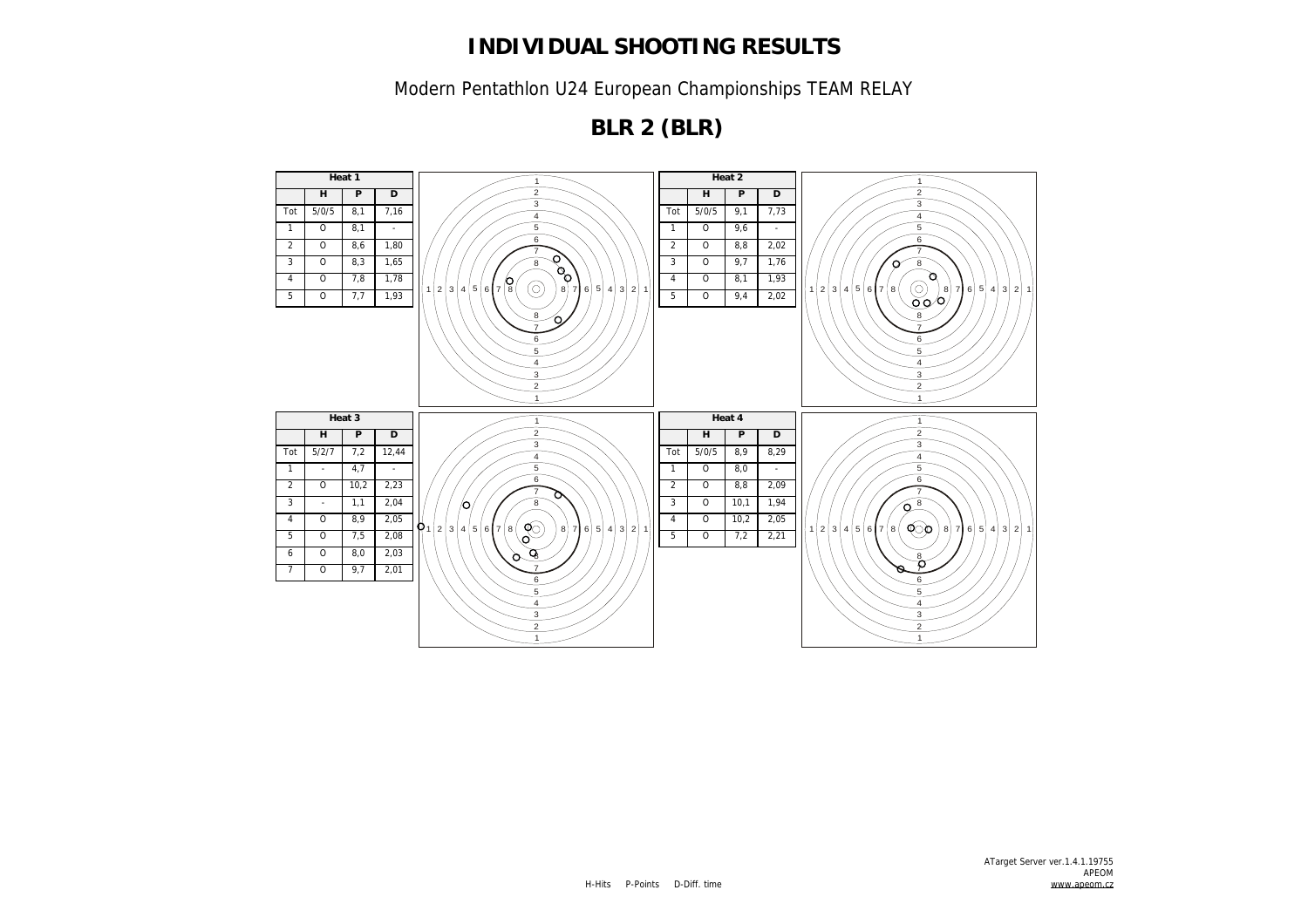Modern Pentathlon U24 European Championships TEAM RELAY

**GBR 1 (GBR)**

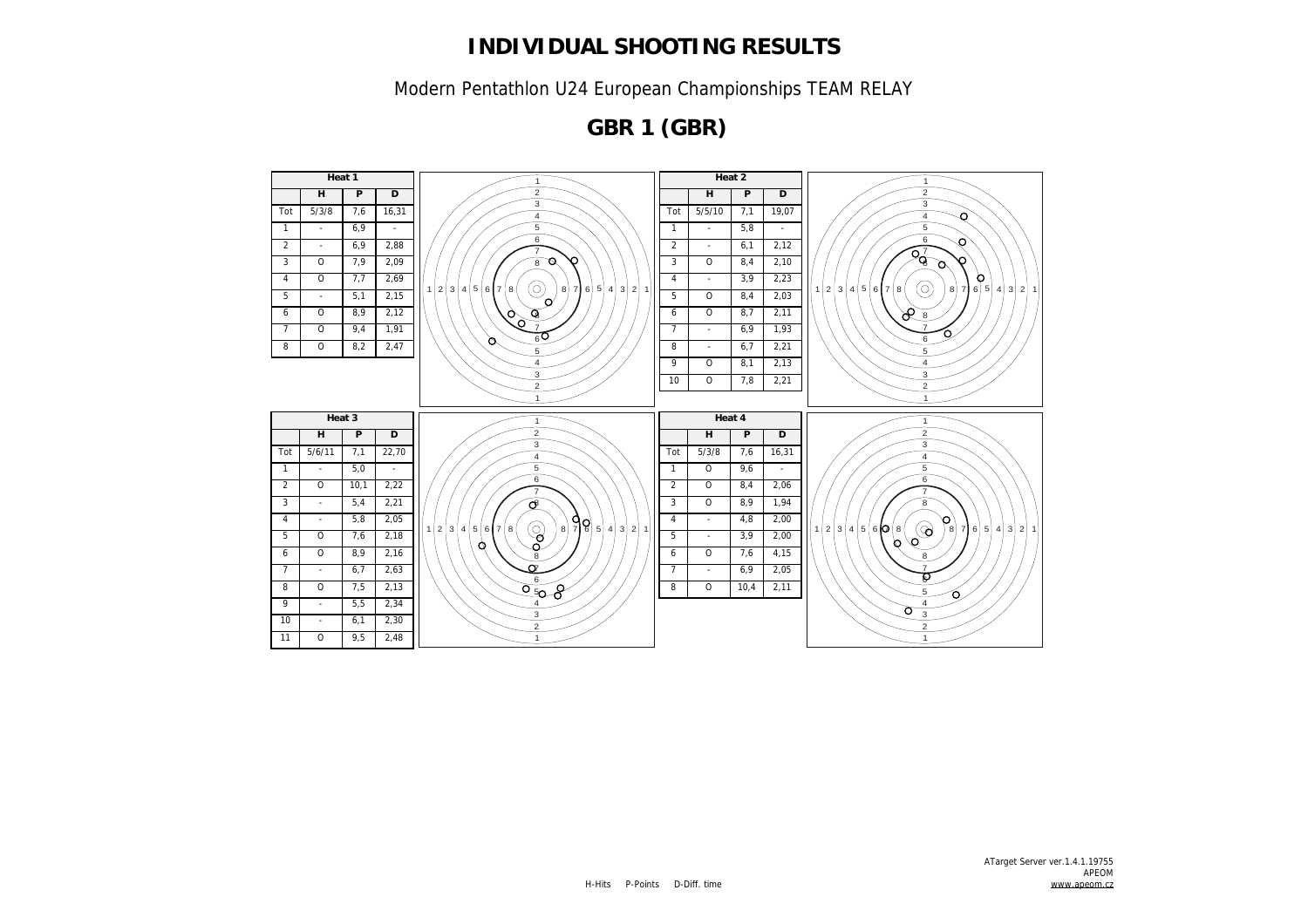Modern Pentathlon U24 European Championships TEAM RELAY

**LTU 1 (LTU)**

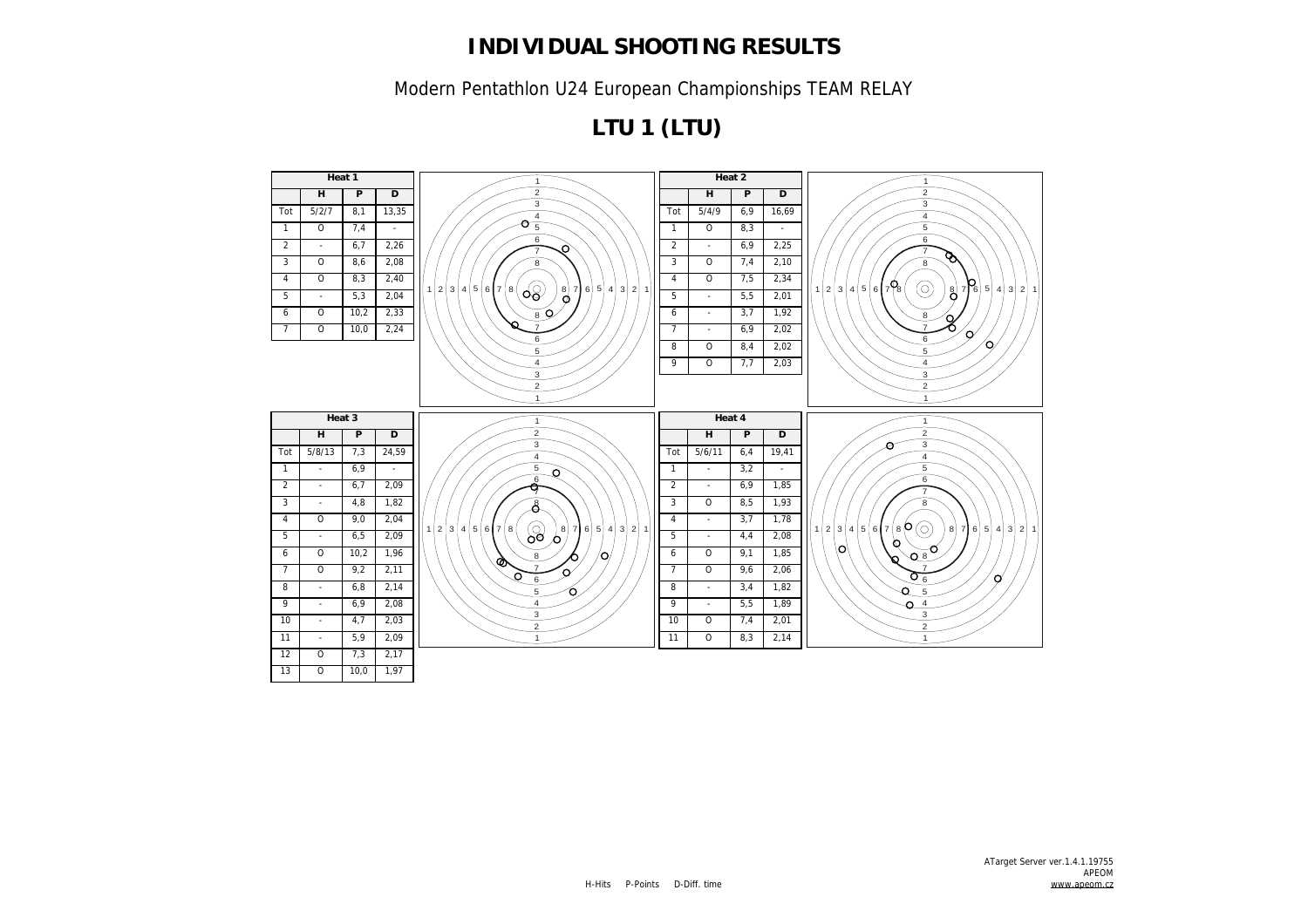Modern Pentathlon U24 European Championships TEAM RELAY

**BLR 1 (BLR)**

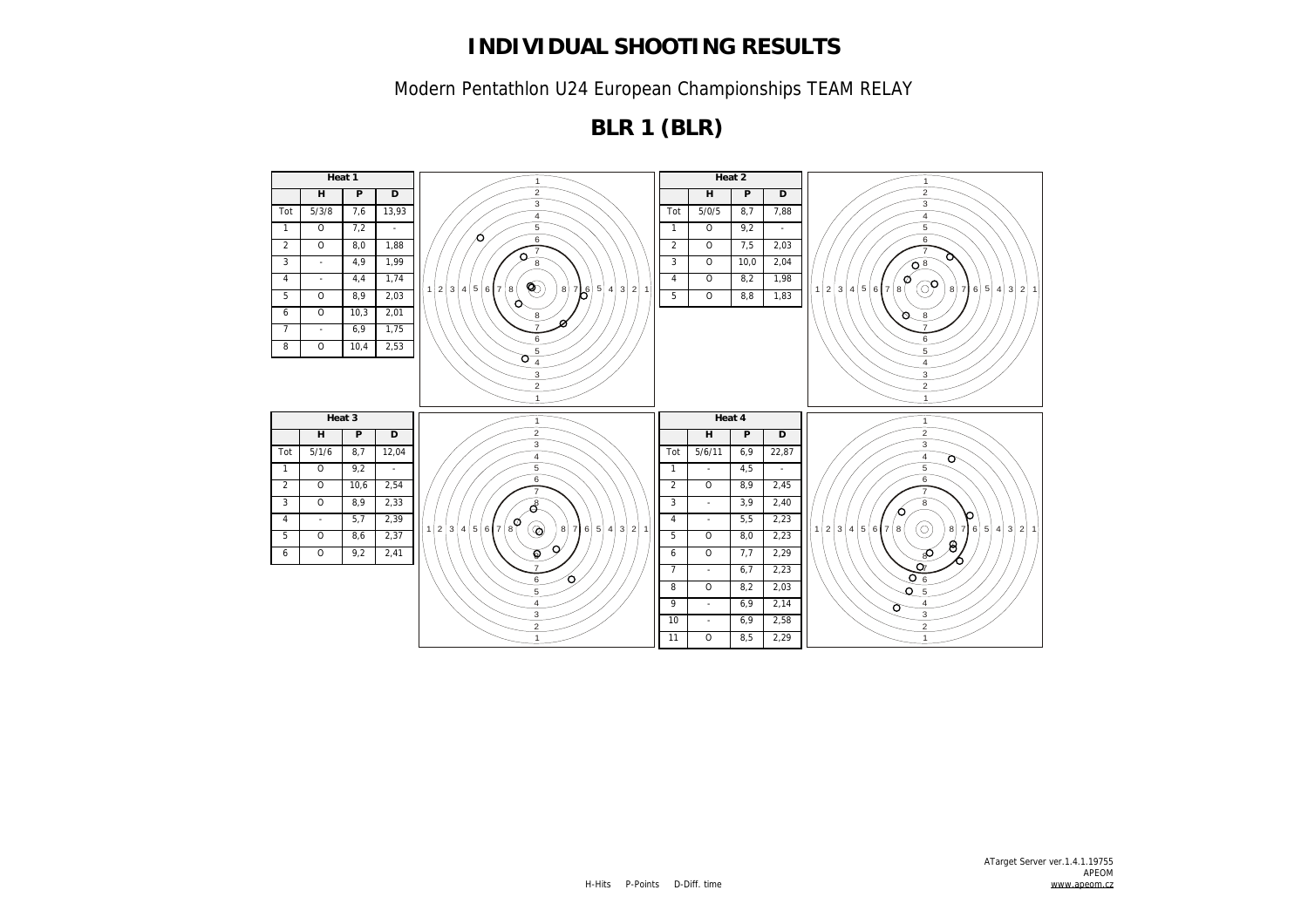Modern Pentathlon U24 European Championships TEAM RELAY

**POL 2 (POL)**

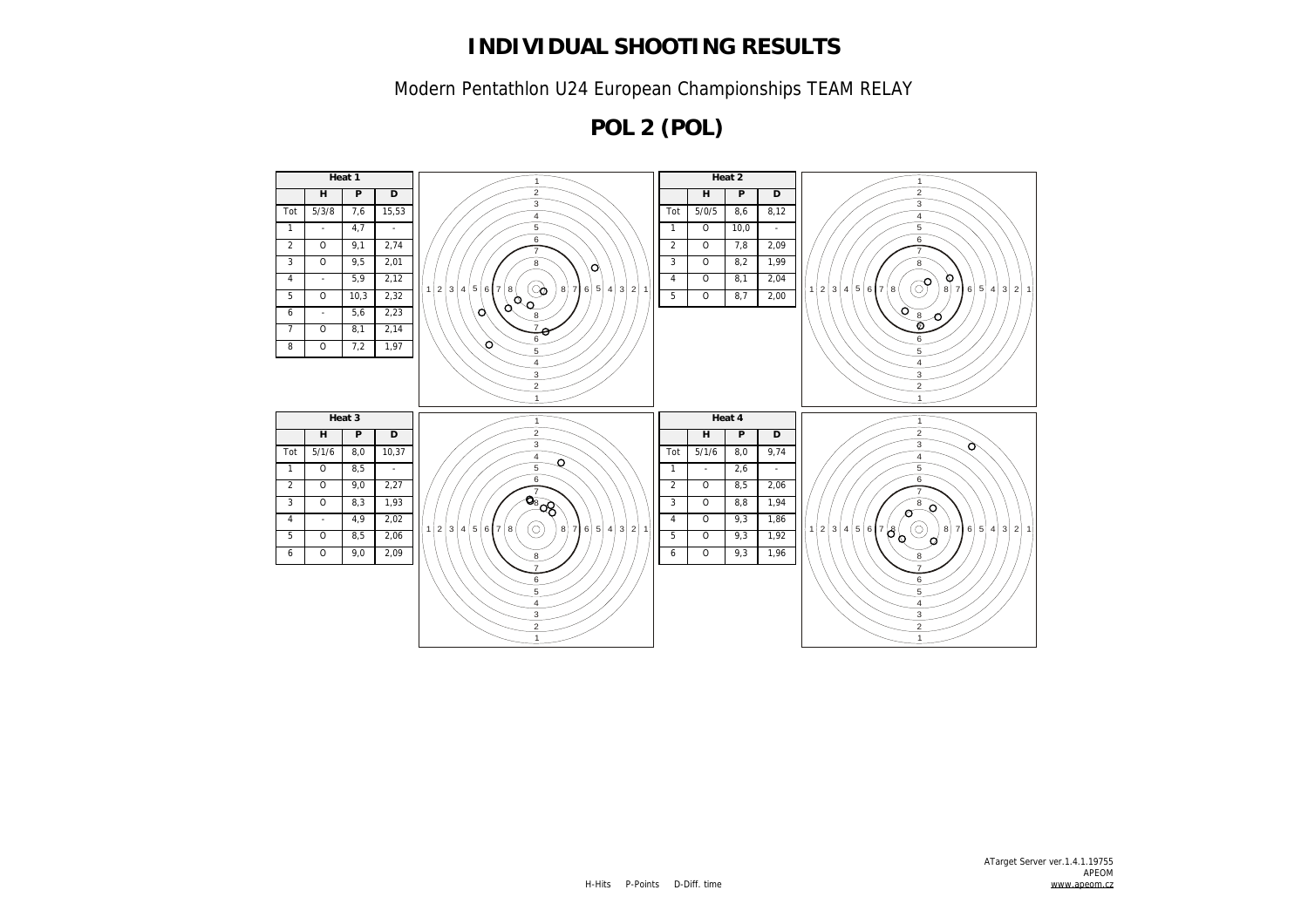Modern Pentathlon U24 European Championships TEAM RELAY

**SUI 2 (SUI)**

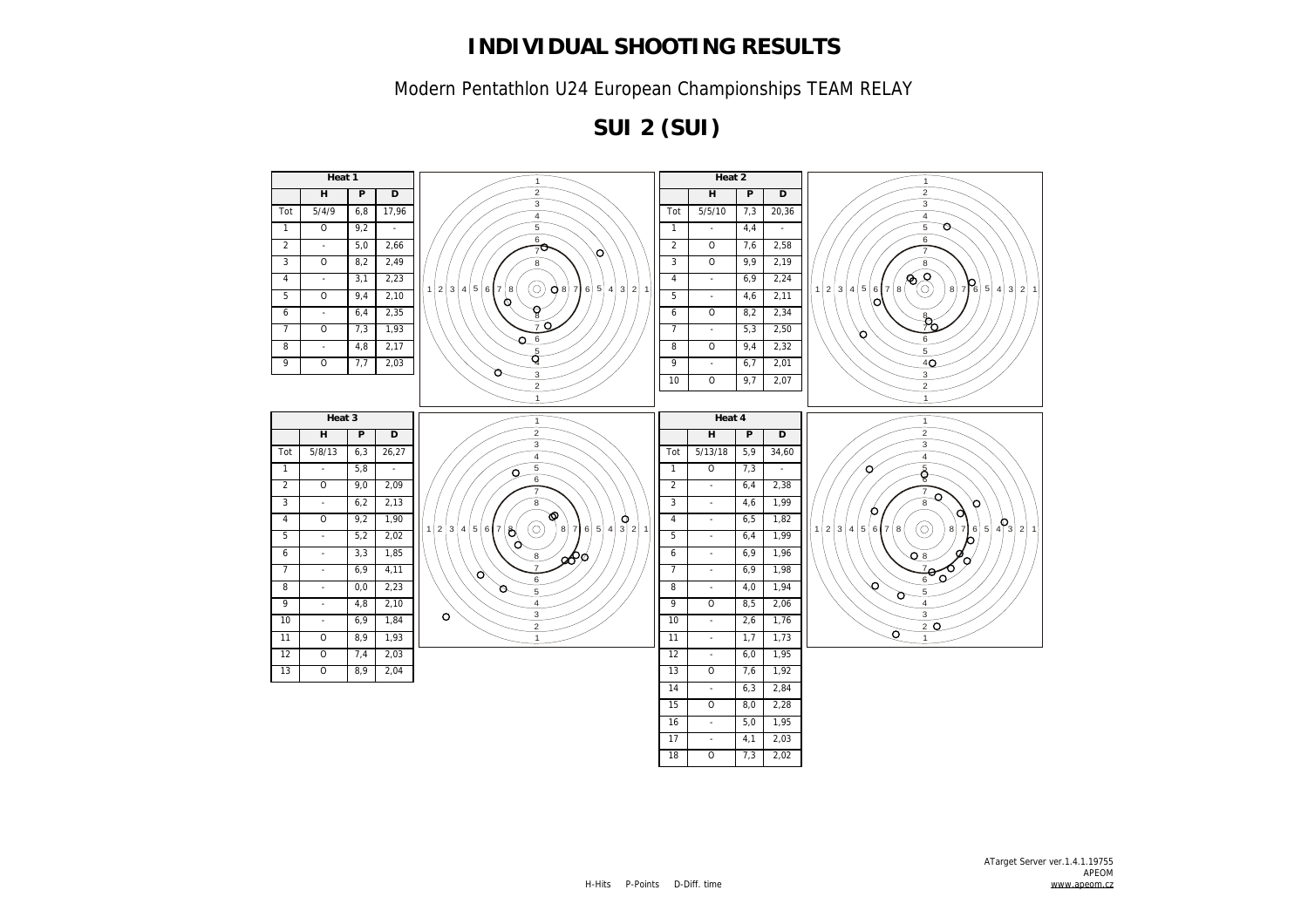Modern Pentathlon U24 European Championships TEAM RELAY

**GER 1 (GER)**

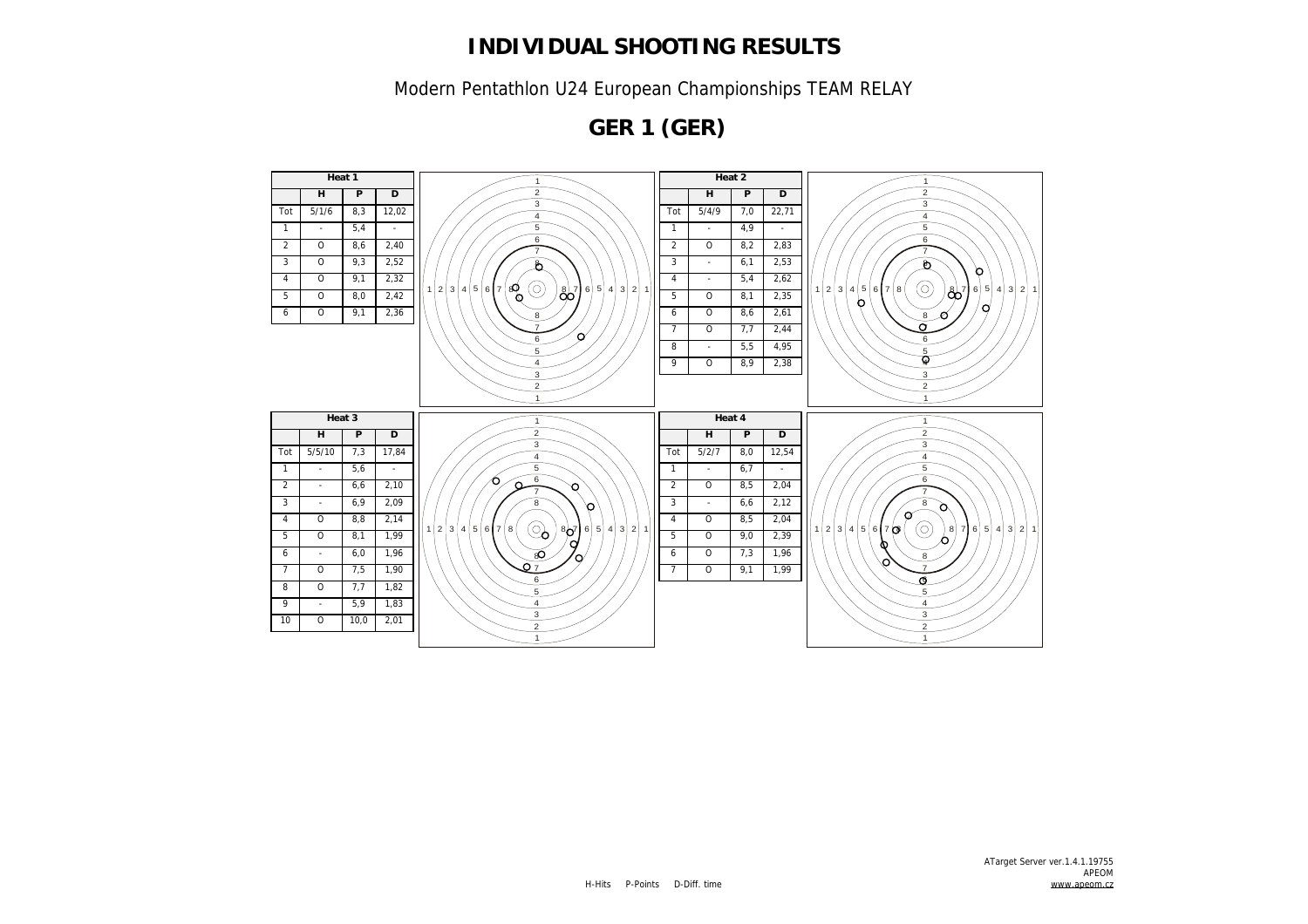Modern Pentathlon U24 European Championships TEAM RELAY

**UKR 1 (UKR)**

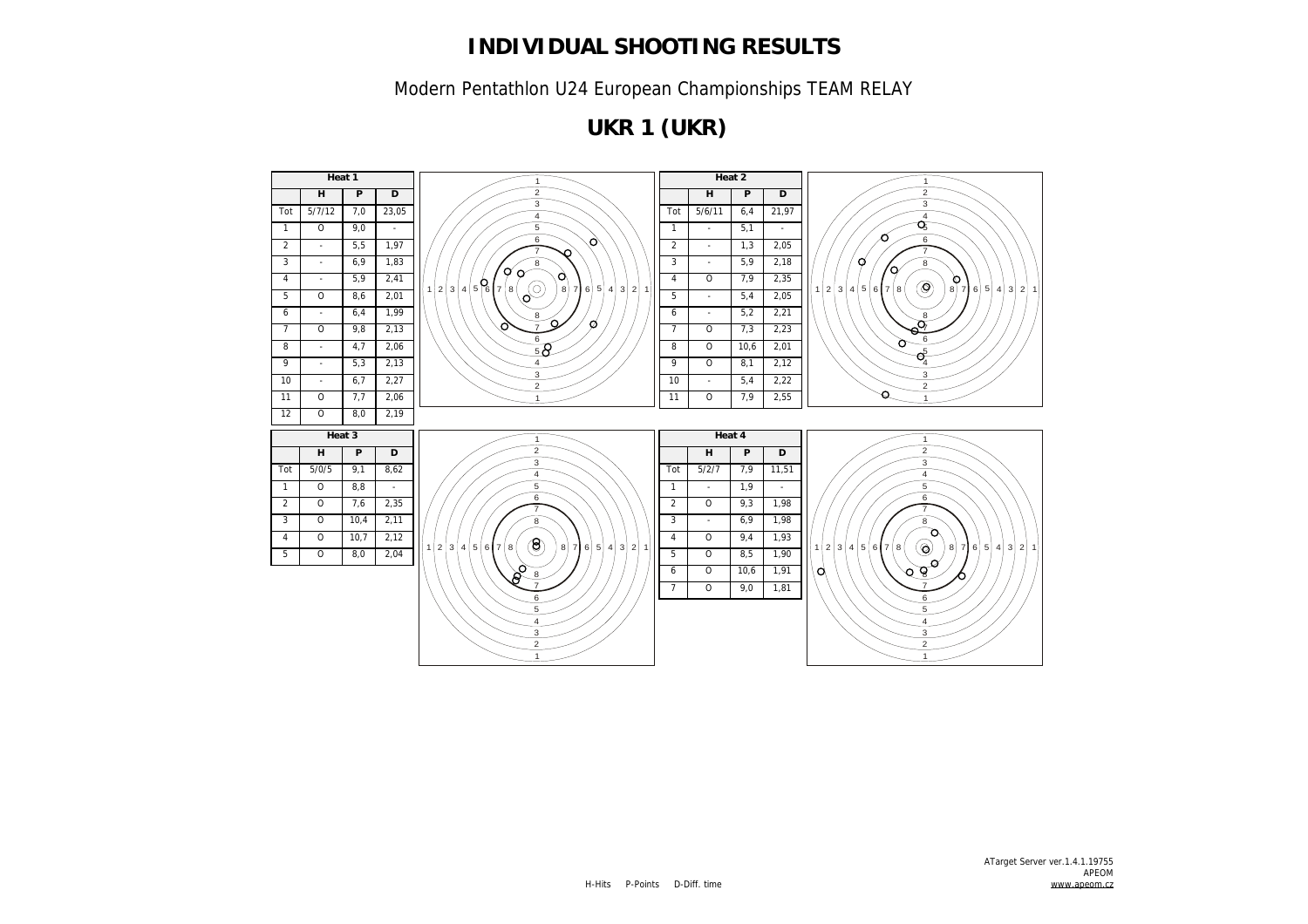Modern Pentathlon U24 European Championships TEAM RELAY

**SWE (SWE)**

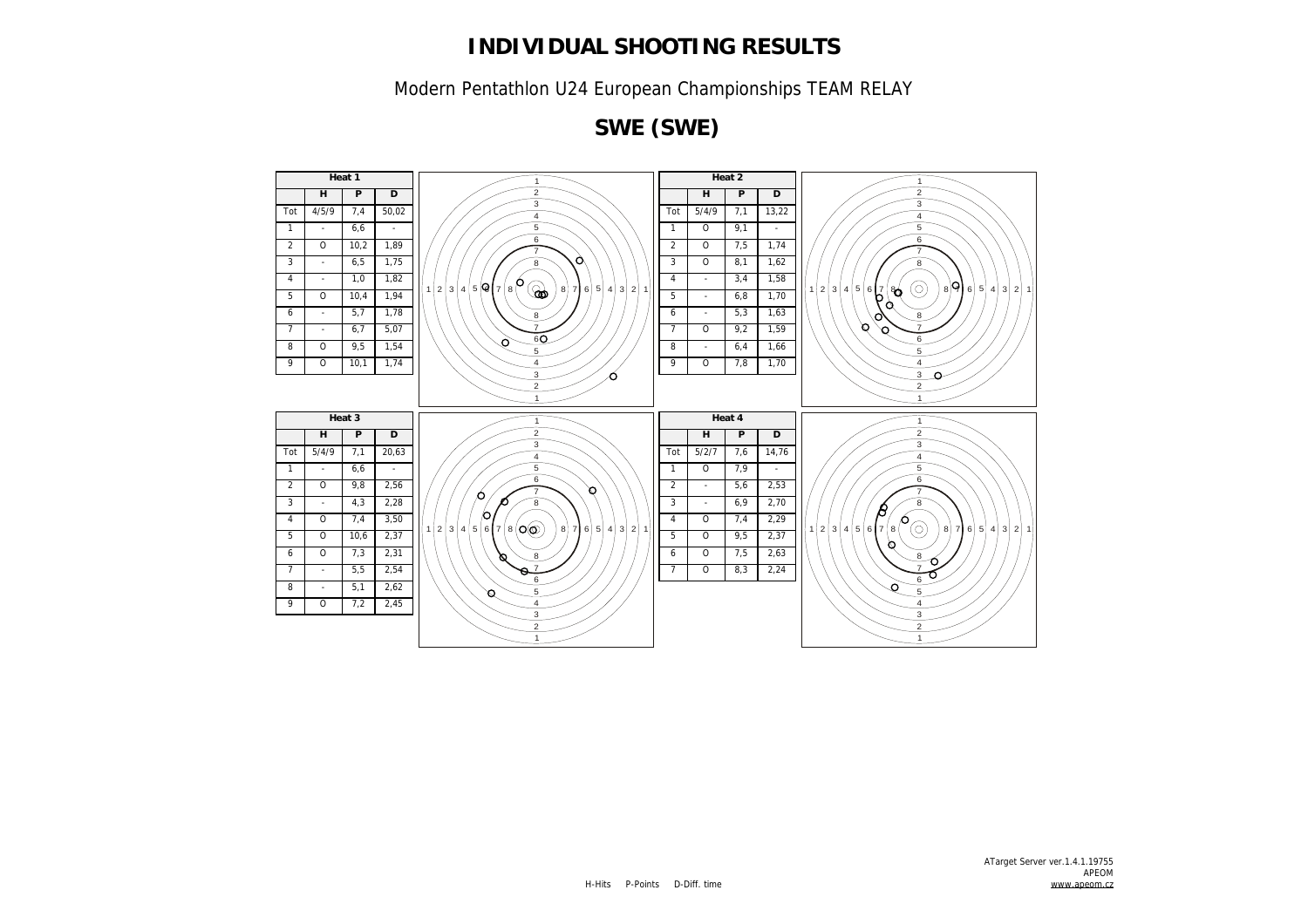Modern Pentathlon U24 European Championships TEAM RELAY

**UKR 2 (UKR)**

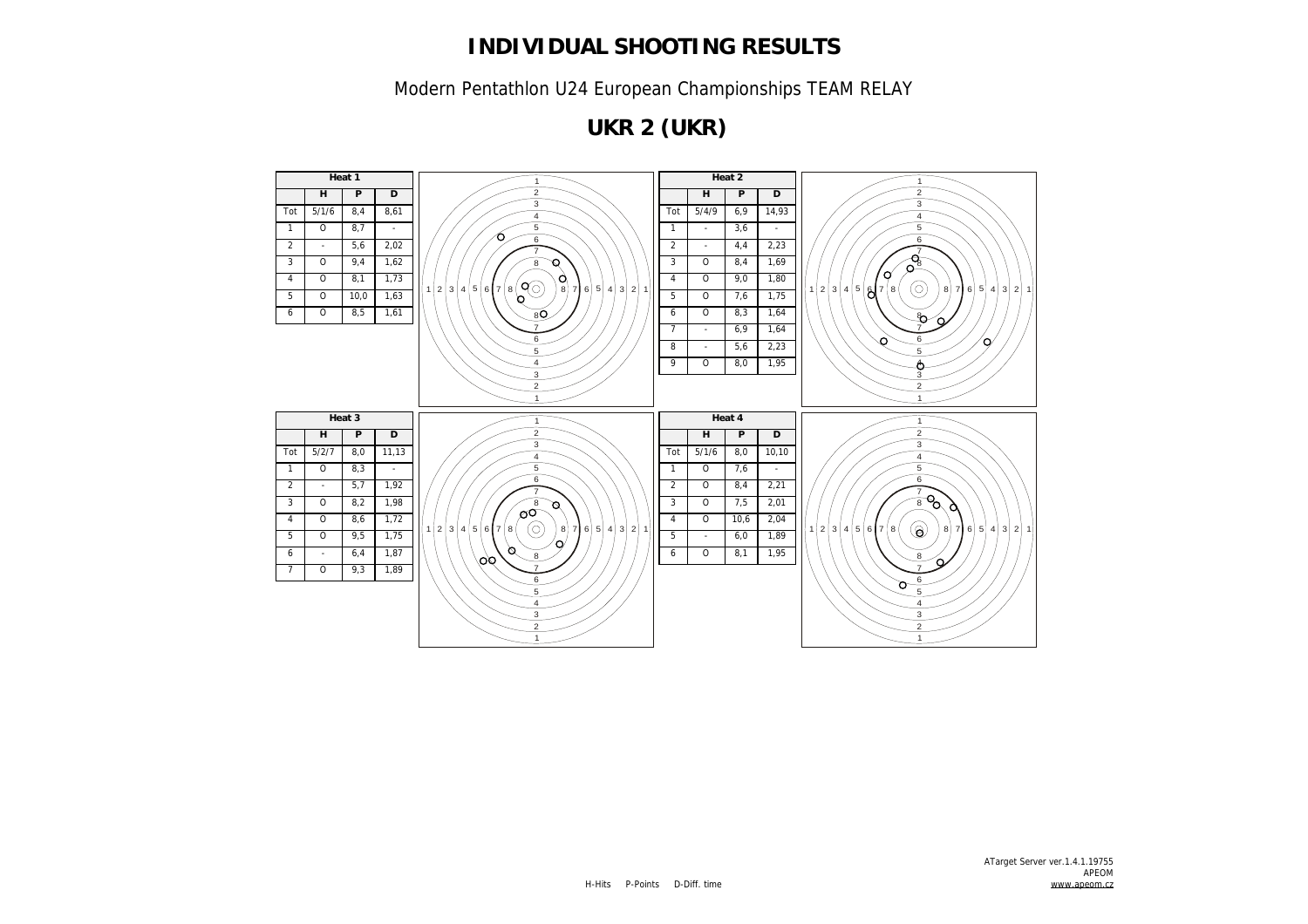Modern Pentathlon U24 European Championships TEAM RELAY

**TUR 2 (TUR)**

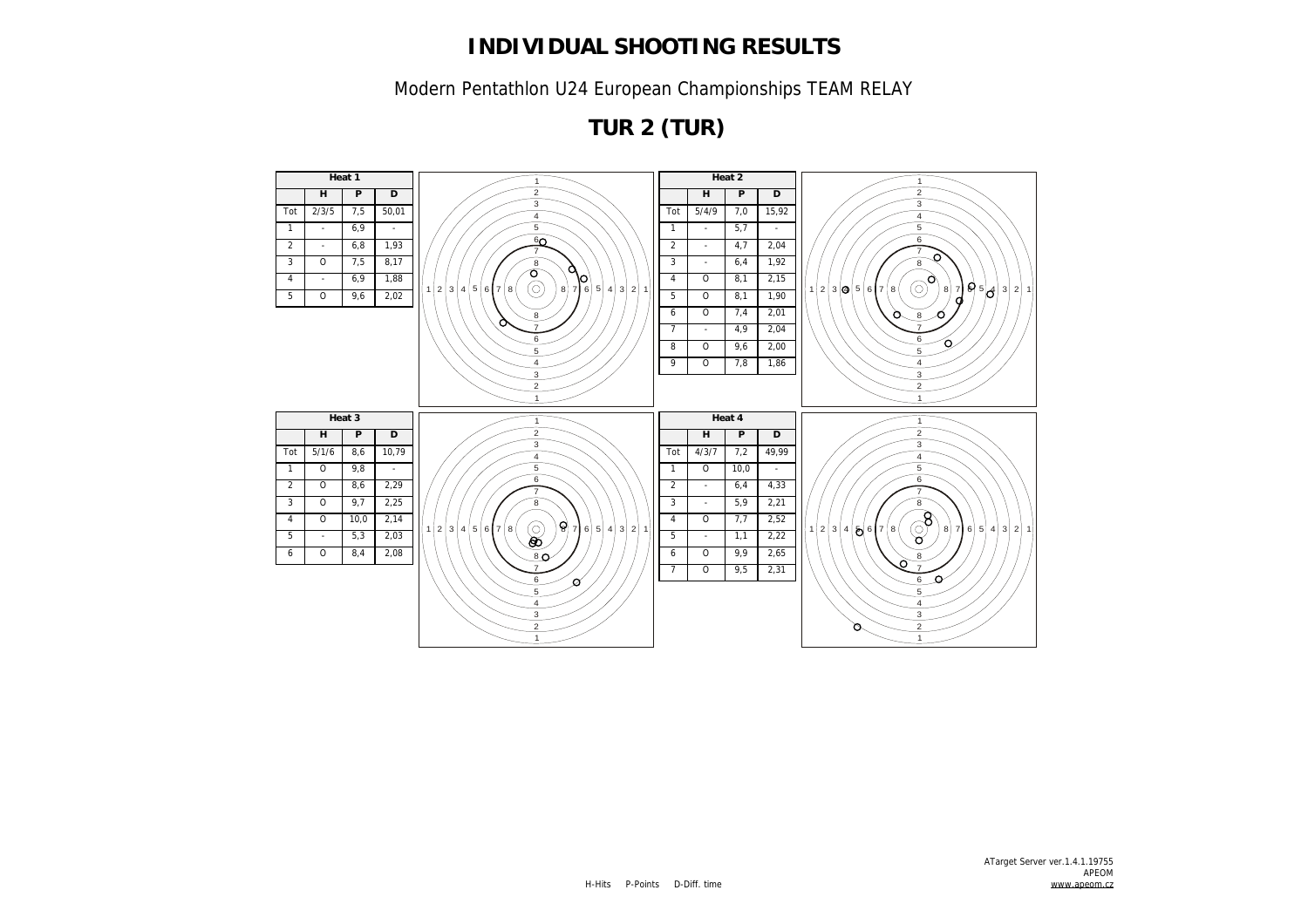Modern Pentathlon U24 European Championships TEAM RELAY

**SUI 1 (SUI)**

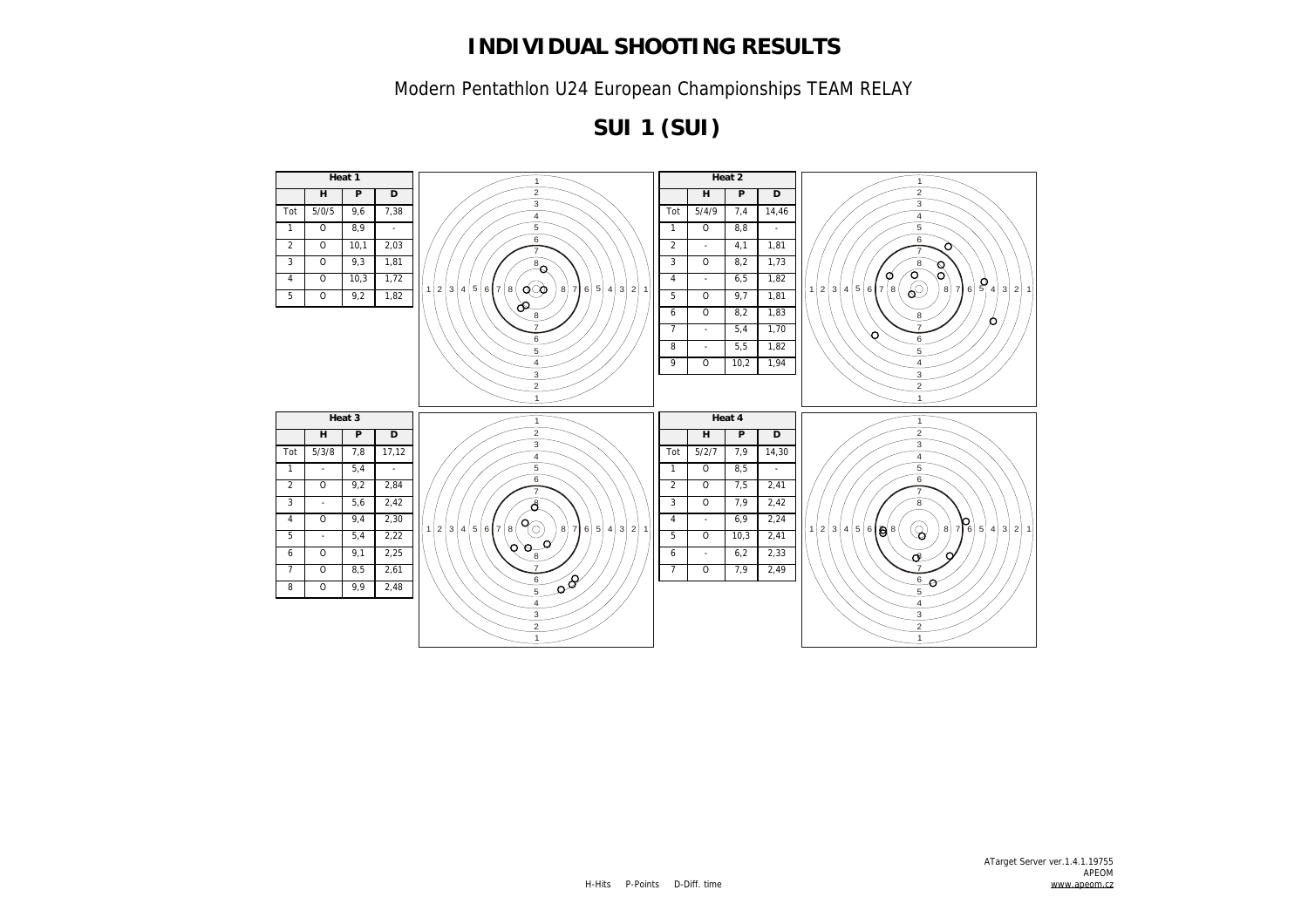Modern Pentathlon U24 European Championships TEAM RELAY

**GBR 2 (GBR)**

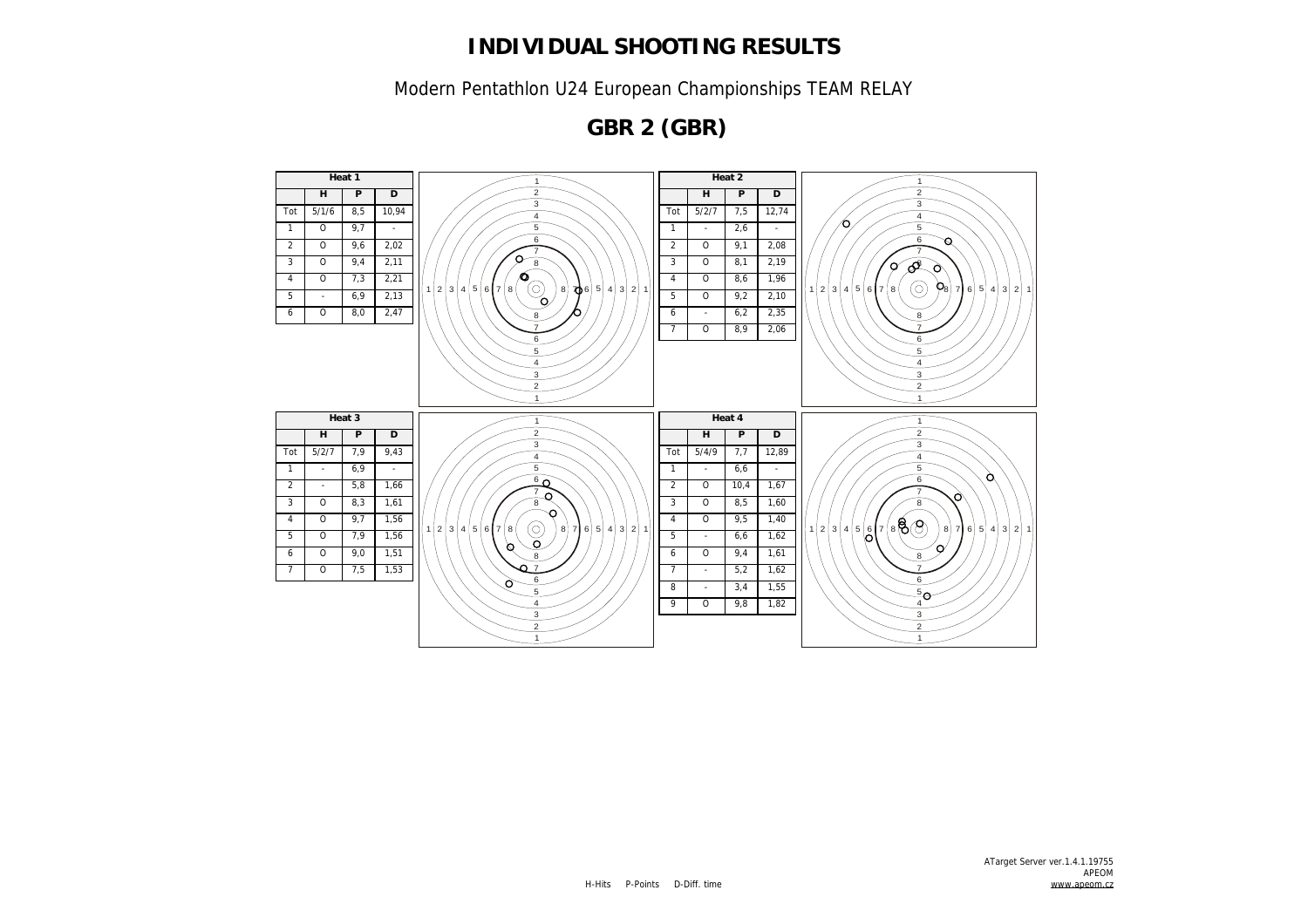Modern Pentathlon U24 European Championships TEAM RELAY

**GER 2 (GER)**

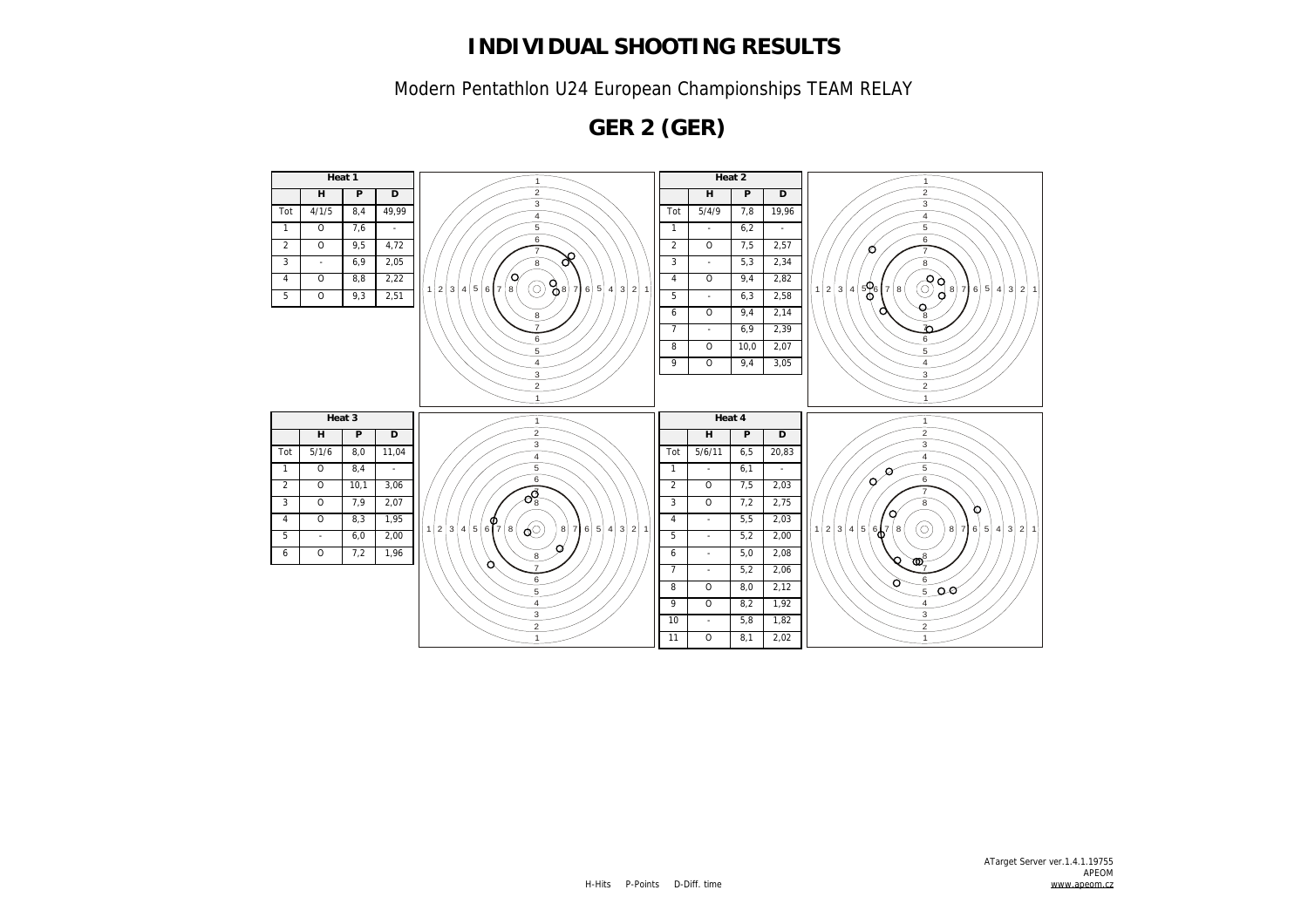Modern Pentathlon U24 European Championships TEAM RELAY

**LTU 2 (LTU)**

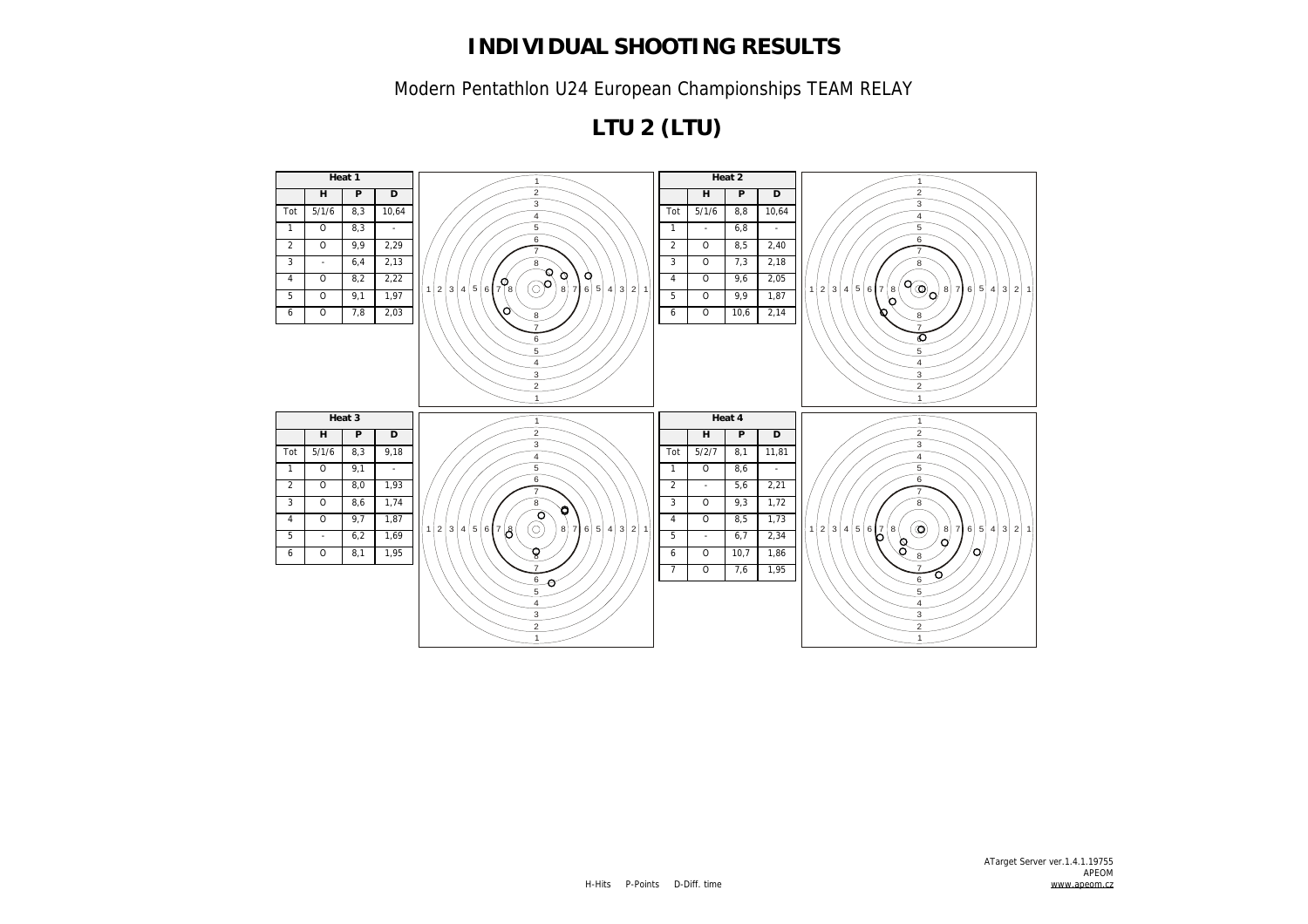Modern Pentathlon U24 European Championships TEAM RELAY

**POL 1 (POL)**

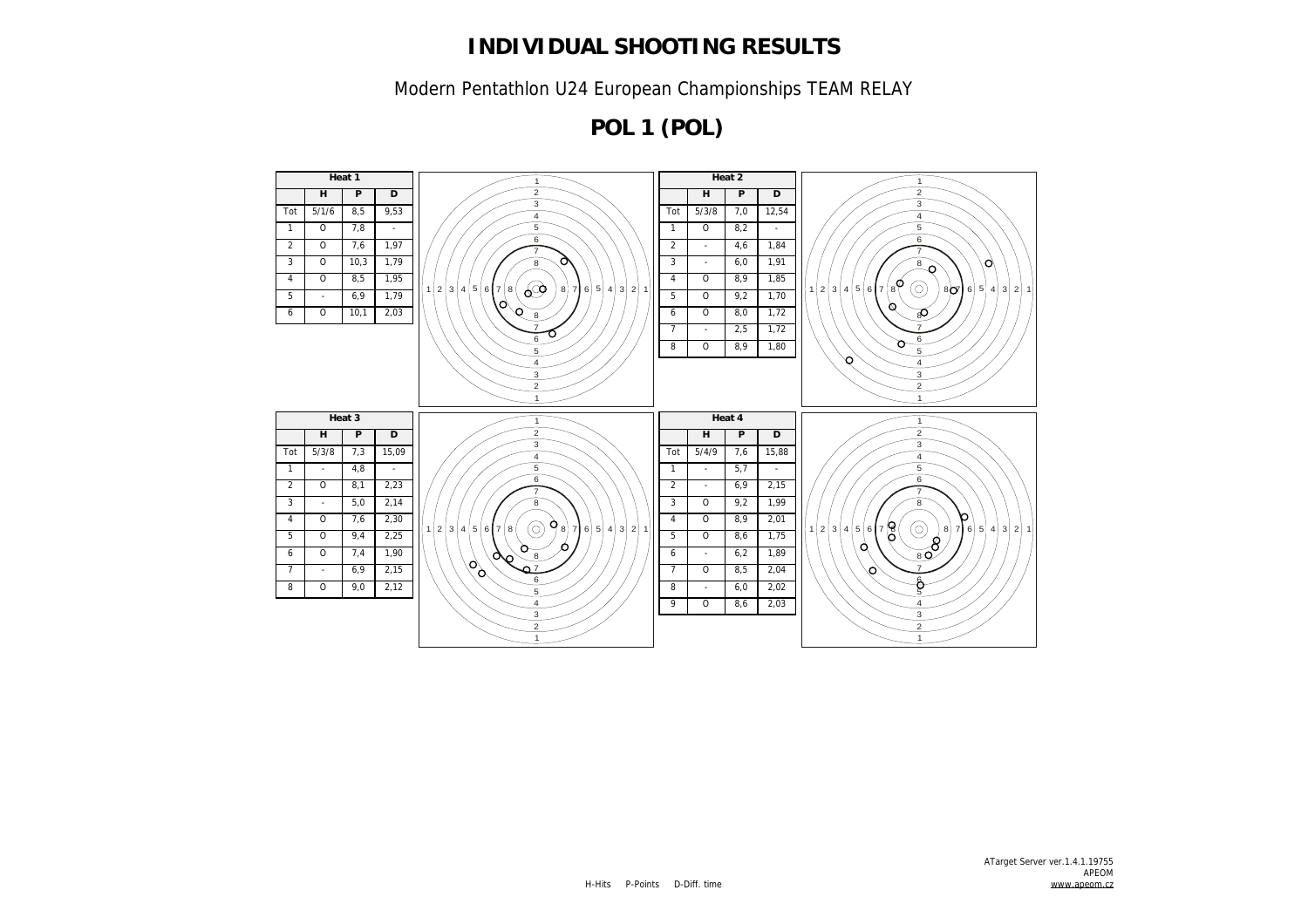Modern Pentathlon U24 European Championships TEAM RELAY

**IRL (IRL)**